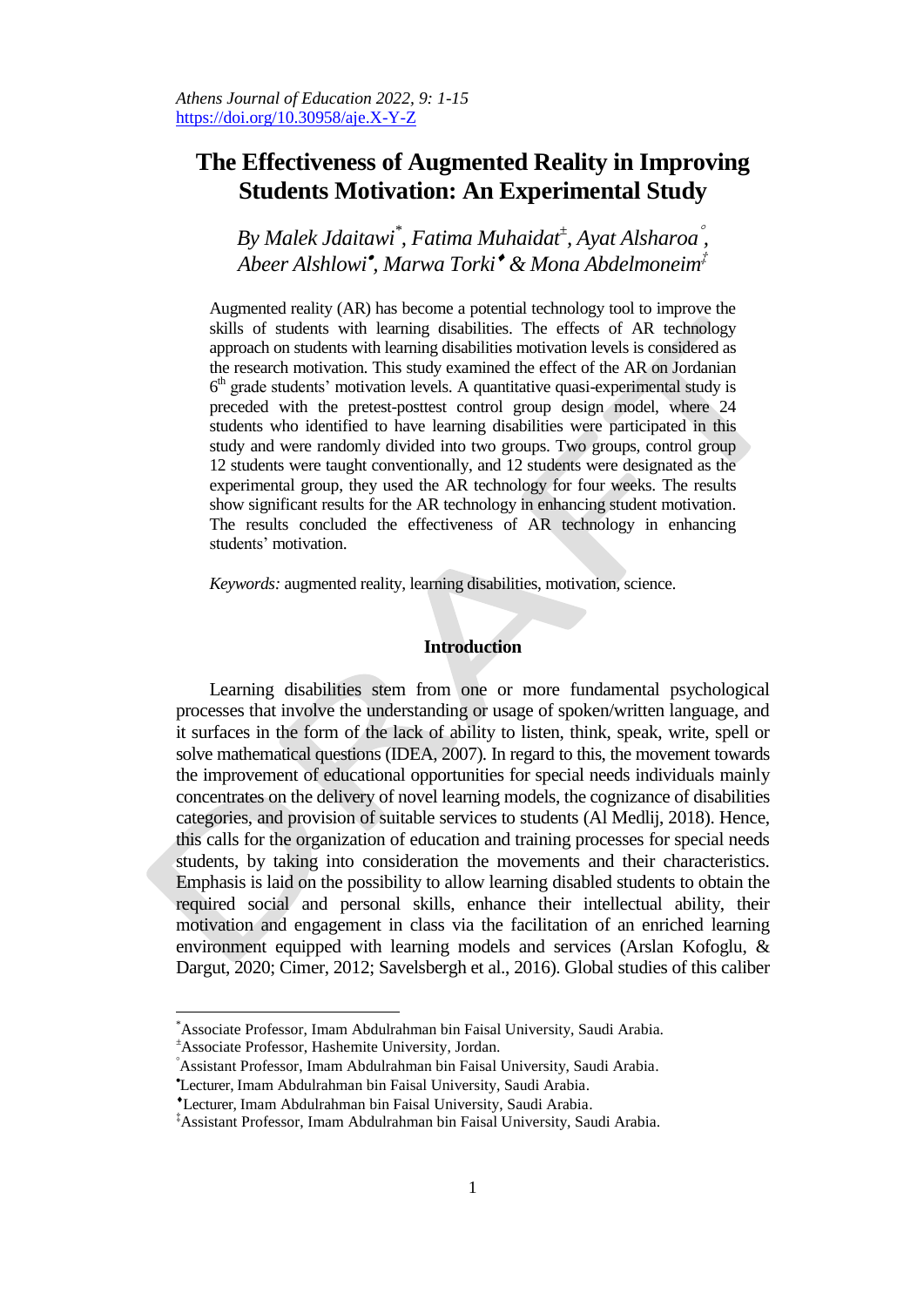supported the same notion and stressed that learning disabled students suffering from different cognitive and physical disorders require teaching approaches to enhance learning (e.g., their achievement, motivation, confidence, spatial ability, interest, engagement and satisfaction) (e.g., Çakır & Korkmaz, 2019; Kellems, Cacciatore, & Osborne, 2019; Weng, Otanga, Christianto, & Chu, 2020).

Literature highlighted that there is a decrease in science achievement among students (Bicer & Lee, 2019). On the basis of prior literature on the topic, students generally lose interest and motivation in learning science courses (Potvin & Hasni, 2014) as they face difficulties in learning science. Erbas and Demirer (2019) attributed such lack of interest and motivation to abstract and invisible course contexts that lead to misunderstandings and low levels of academic achievement. In this line of argument, educators have been constantly coming up with evidencebased practices to ensure that individuals with specific learning disabilities (SLDs) live productive and fulfilling lives and this is possible through the enhancement of effective methodologies and coming up with better ones (Kellems et al., 2020).

Generally speaking, students suffering from disabilities can leverage creative interactive activities, visual presentations, project-based learning, school experiments and other activities that are engagement-based (Obradovic, Bjekic, & Zlatic, 2015). In other words, disable students need to be stimulated through different levels of visual and perceptive aspects (Rega & Mennitto, 2017). Hence, different authors such as Savelsbergh et al. (2016) and Cimer (2012) proposed changes to be made on the teaching style and methods for science subjects. Despite the available teaching approaches that have been utilized for enhancing learning of students without disabilities, the outcome of research on the enhancement of science courses outcomes remains inconclusive as to the top effective interventions (Kellems et al., 2020; Savelsbergh et al., 2016). Developments in technology have extended the teaching/learning boundaries and the development of delivery models of courses, such as e-learning, virtual lectures, augmented reality, video recording methods, computer-assisted teaching, and multi-sensory based teaching (Doğan, 2015; Kellems et al., 2020). To begin with, Doğan (2015) reached to the conclusion that extracurricular activities driven by technology positively impact the students' cognitive and physical development, and Doenyas et al. (2014) revealed that ASD students can be inculcated with ordering skills through web-based iPad application. Similarly, Escobedo et al. (2012) focused on the development of auxiliary tool to support social skills of ASD children and concluded that the tool did bring about learning and social skills application while reinforcing social interaction both in the qualitative and quantitative sense. Moving on to another study, Çakır and Korkmaz (2019) revealed that AR teaching materials are invaluable to special needs learning in a way that it enhances interest and readiness to learn. In conclusion, authors are of the consensus that technology use in teaching and learning assists success of students with and without disabilities (e.g., Çakır & Korkmaz, 2019; Kellems, Cacciatore, & Osborne, 2019).

Education-centered research has been pro-active in defining particularly actions that teachers can avail from to enhance their students' motivation in the classrooms (Huitt, 2011; Taran, 2005). In this regard, the active participation of students in their learning has been found to be significantly related to motivation,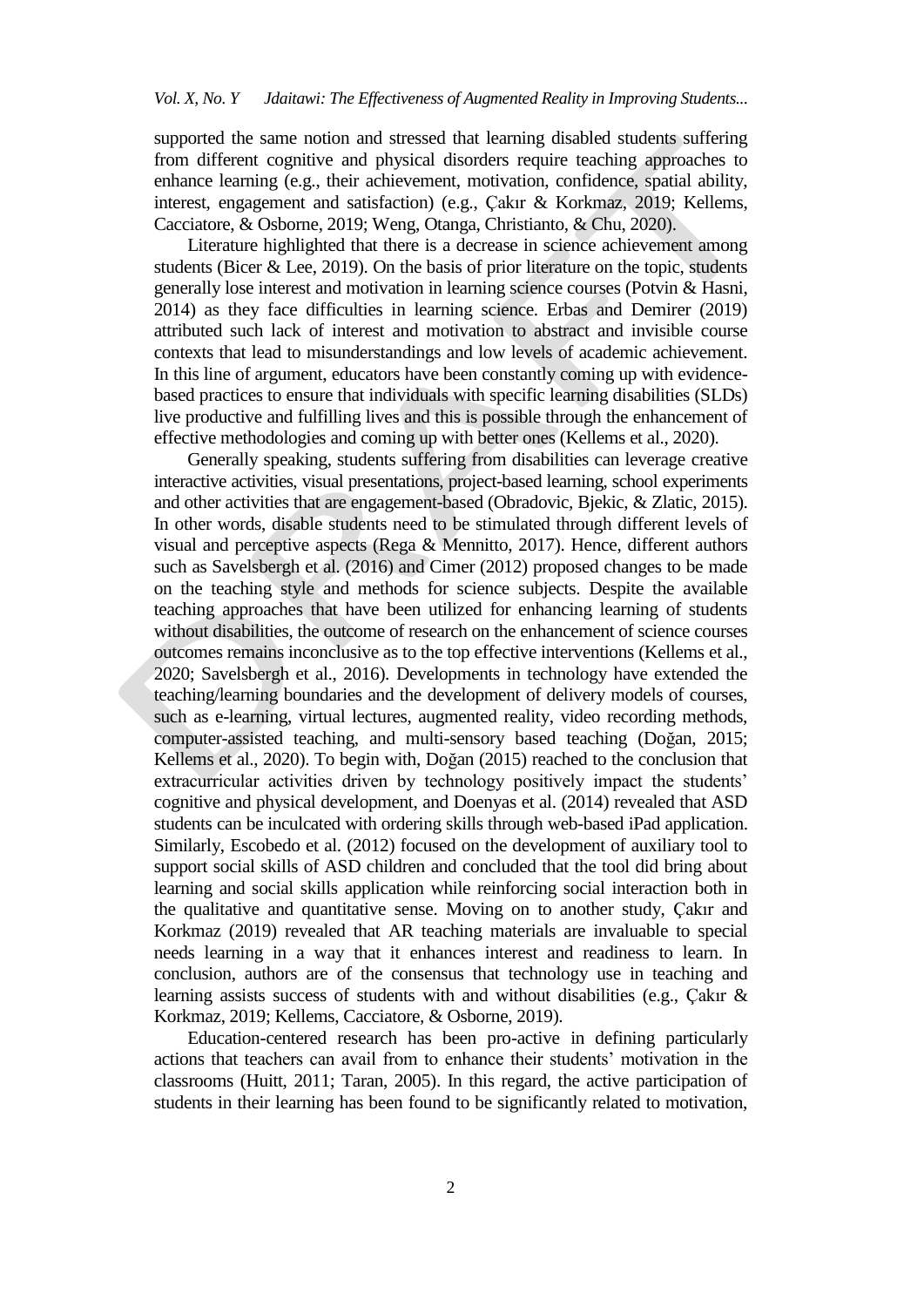while motivation is significantly related to their achievement in academia (Weiser, 2007). The past few years have seen increasing efforts in the technology usage to support and enhance learning, with learning environments transforming in the form of integration of computers, multimedia material, whiteboards, internet, Web 2.0 authoring tools, simulations, games and mobile phones as well as immersive technologies (e.g., 3D virtual worlds, flipped learning and augmented reality) (Dror, 2008; Khan, Johnston, & Ophoff, 2019; Jdaitawi, 2020a; Jdaitawi, 2019). AR application studies in education are still in their infancy stage and thus, they are limited, particularly those focusing on effects and implications of AR in the education field (Khan, Johnston, & Ophoff, 2019; Jdaitawi & Kan'an, 2022). According to Kamil et al. (2008), school engagement is the level to which a student processes the activity/task using active strategies and using prior knowledge (p. 26). Student engagement and motivation, therefore, have had a key role in successful learning and the selection of engagement and motivation strategies facilitating and enhancing the student's learning process (Mundy, Hernandez, & Green, 2019). Gersten, Fuchs, Williams, and Baker (2001) and Wood and Blanton (2009) advocated that engagement makes a great difference in the comprehension of the students in his/her participation abilities in discussion, activities, particularly those that require higher order thinking skills. In this regard, technology has become an invaluable strategy used in schools (Mundy, Hernandez, & Green, 2019), with computers, Internet and videos being the top technological resources availed within classrooms (Mundy, Hernandez, & Green, 2019). In addition, instructors are constantly searching for innovative methods to use, such as tools that bring about the process of learning with ease through higher student's engagement (Mundy, Hernandez, & Green, 2019). However, the innumerable technologies that have been used in instruction succeed only as far as the ability of technology to enhance the students' engagement and interests. With the development of technology and its integration into school curriculum, AR is predicted to lead to enhanced engagement and motivation (Mundy, Hernandez, & Green, 2019).

There is a consensus among scientists, researchers and teachers as to motivated learning motivation, with motivated students being those that are inclined towards engagement, persistence and expending efforts towards completing their tasks rather than those who are not (Schiefele & Csikszentmihalyi, 1995). AR applications usage may lead to enhanced motivation and enhancement of academic achievements among students (Khan, Johnston, & Ophoff, 2019), with AR utilized to increase their motivation and attention, and their interaction with AR objects for understanding and memory retention (Sahin, Keshav, Salisbury, & Vahabzadeh, 2018). Furthermore, as an emerging interactive technology AR has been used to enhance learning among students with disabilities through the enhancement of their motivation and engagement, which in turn lead to other positive results (Sahin, Keshav, Salisbury, & Vahabzadeh, 2018; Dhamdhere et al. 2019). One of the studies supporting this notion is Çakır and Korkmaz (2018) who related that AR teaching materials is suitable and useful in light of the development of students with special needs, and they are used to provide real-life experiences for training. The students showed interest and enthusiasm towards the course with increased readiness to learn the lesson, and the subjects, and they were more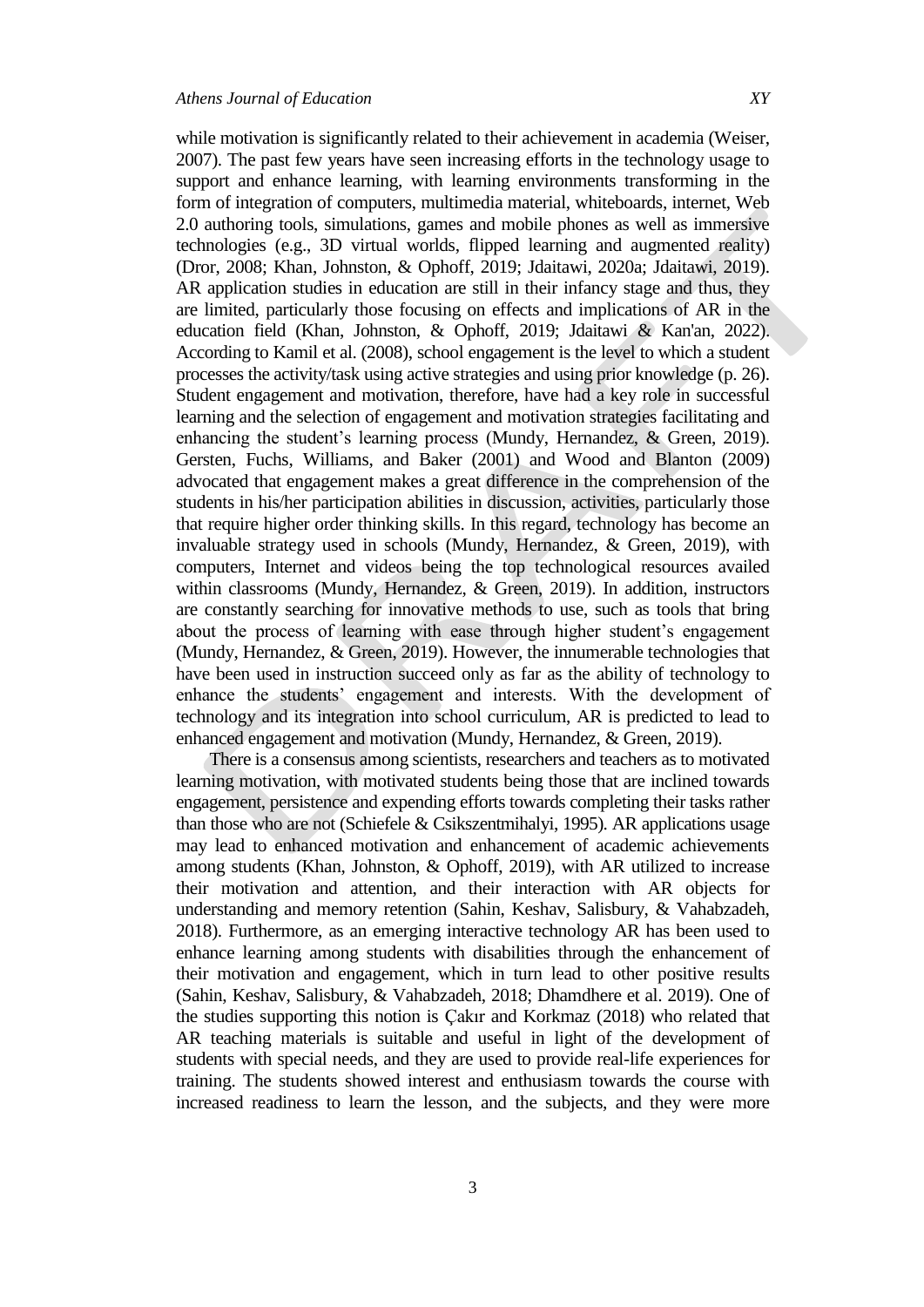proactive and responsive to the questions being asked. In the context of university students, Çakır, Solak, and Tan (2015) reached to the conclusion that AR technology materials development impacted the learning autonomy of students, particularly with mobile augmented reality (MAR). This in turn, affected their academic success and cognitive burdens as well as their perceptions of practical professions. On the basis of the findings, students in the experimental group exposed to MAR applications showed higher success and lower cognitive loads in comparison to that of the control group, with the former group's positive learning perceptions when it comes to MAR. In a related study, Dhamdhere et al. (2019) related that AR assists abnormal kids in their cognitive and motor skills development and make them look forward to education through fun, interactive and compelling activities.

In the realm of learning, augmented reality (AR) is deemed to be an invaluable technology to pave the way for teaching and learning while increasing the achievement of success among students with and without disabilities (Çakır & Korkmaz, 2019; Kellems, Cacciatore, & Osborne, 2019). Currently, (AR) is transforming the students' (with and without special needs) interaction and engagement with animated objects through their visualization of the topics and understanding of actual situations and problems (Weng, Otanga, Christianto, & Chu, 2020). A few recent studies dedicated to the impact of AR applications use for teaching students with disabilities revealed positive effects, but they are still not enough to shed light on AR apps use and actual effects (Kellems et al., 2020; Rega & Mennitto, 2017). Research is still lacking on the impact of mobile AR usage in the field of education and the issue still calls for thorough exploration (Sahin, Keshav, Salisbury, & Vahabzadeh, 2018; Khan, Johnston, & Ophoff, 2019; Di-Serio, Ibanez, & Kloos, 2013; Lin, Chai, Wang, & Chen, 2016), specifically with regards to AR effect on students' motivation (Di-Serio, Ibanez, & Kloos, 2013). Hence, the need for further exploring AR and learning disabilities along with the categories (Kellems et al., 2020; Ok, Haggerty, & Whaley, 2020; Mundy, Hernandez, & Green, 2019). The study primarily aims to establish and contribute to the knowledge base of interventions that motivate students', particularly students with disabilities through the use of AR approach in a basic science course. Therefore, the study attempts to answer the following research questions:

- 1. Is there a significant difference between motivation of students with learning disabilities when learning basic science lessons using AR approach, and motivation of students when learning using the traditional approach?
- 2. Do the total students mean score have different motivation level in the pretest compared to the post-test?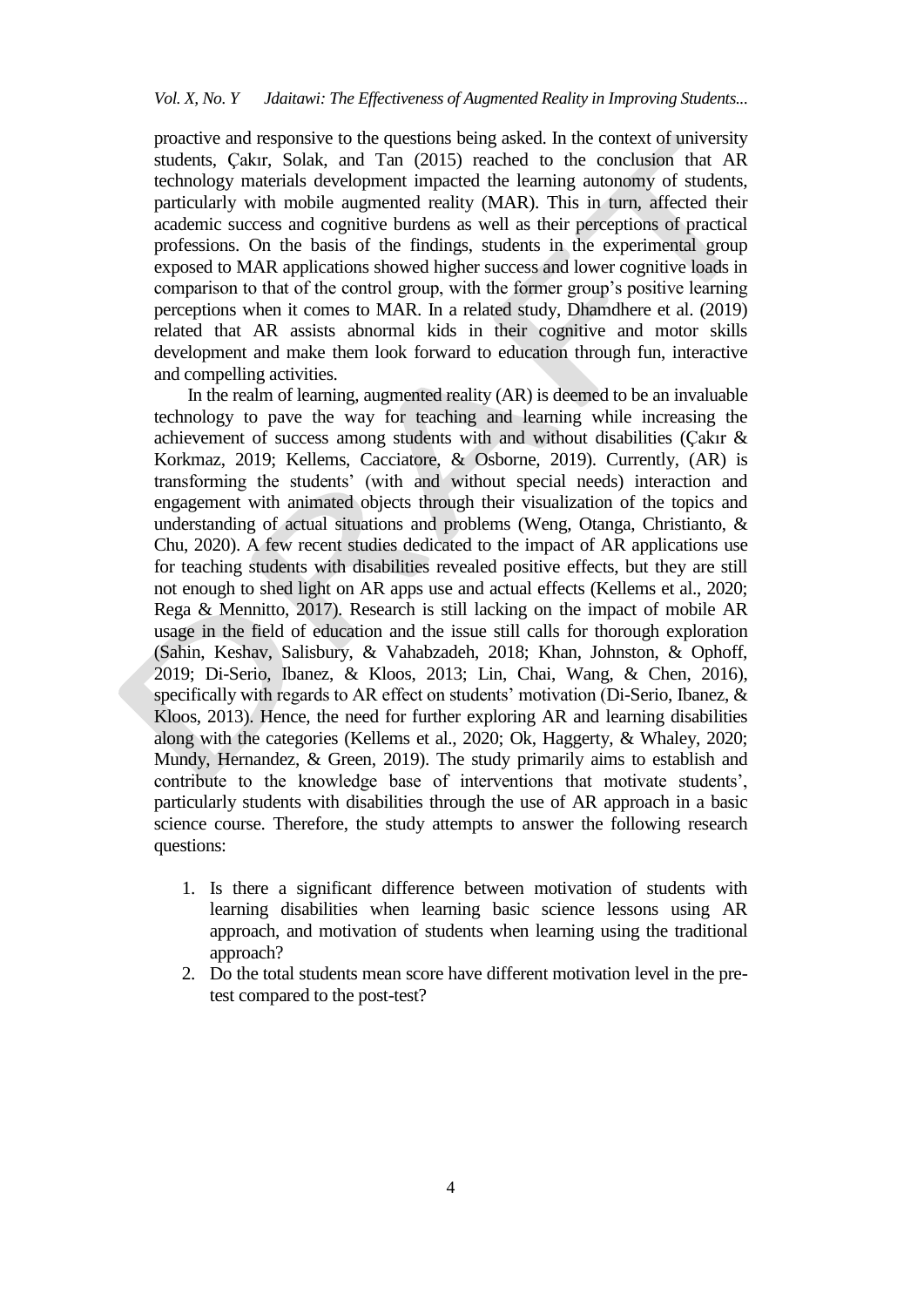#### **Research Methodology**

#### **General Background**

A quantitative quasi-experimental approach with equivalent control group pretest and posttest design was employed (Creswell, 2012), to explore the AR effectiveness in students' motivation. The students were selected from two primary schools in Jordan. A survey method was used to collect data from the study participants as it has been generally used to determine characteristics abilities, and attitudes, expectations and thoughts (Creswell, 2012; Fraenkel & Waleen, 2006; Jdaitawi, 2020b). The study group consisted of 24 grade 6th students in primary schools that have special needs to examine AR supported instructional experience.

Students with special need were defined as individual with disability such as visually, hearing, intellectual and learning. However, students with special education needs in this study were identified to have a special designed education program to fit their needs especially those whom required development instruction to fully participate in class activities. 24 students were included and were identified using purposive sampling method, where the sample is determined on the basis of the research purpose (Fraenkel & Wallen, 2006). This research used the criterion of experience in AR supported instruction to determine the study group. The instruction was provided in a span of 4 weeks divided into 4 units according to the  $6<sup>th</sup>$  grade science curriculum of the academic year 2018/2019, using AR application. The students were categorized into two groups (AR groups and Control group).

### **Research Setting and Sampling**

In this research,  $6<sup>th</sup>$  grade students were selected from schools having students with special needs in Jordan. A total of 24 students were selected and assigned into two groups 24 students were selected as they were accessible and available to the researcher. 12 (50%) students were selected as the experimental group taught using the AR application to learn science, and the other 12 (50%) students taught using the traditional approach.

#### **Research Instruments**

This study used tools to collect data included demographic variables, motivation test, which were administered among school students with learning disabilities. With regards to the motivation scale, the study made use of the learning motivation questionnaire that Keller (1987) developed to determine the motivation level of the secondary school students when it comes to learning using AR technology. Fifteen (15) out of the 36 items were selected for the study for the same purpose because of the limitations in time and class sessions. This scale was employed by prior studies of the same caliber such as Chen, Huang, and Chou (2019). The 15 items were forwarded to the experts for perusal and for content validity. Each item was measured using a 5-point Likert scale, which ranged from 1 (strongly disagree) to 5 (strongly agree).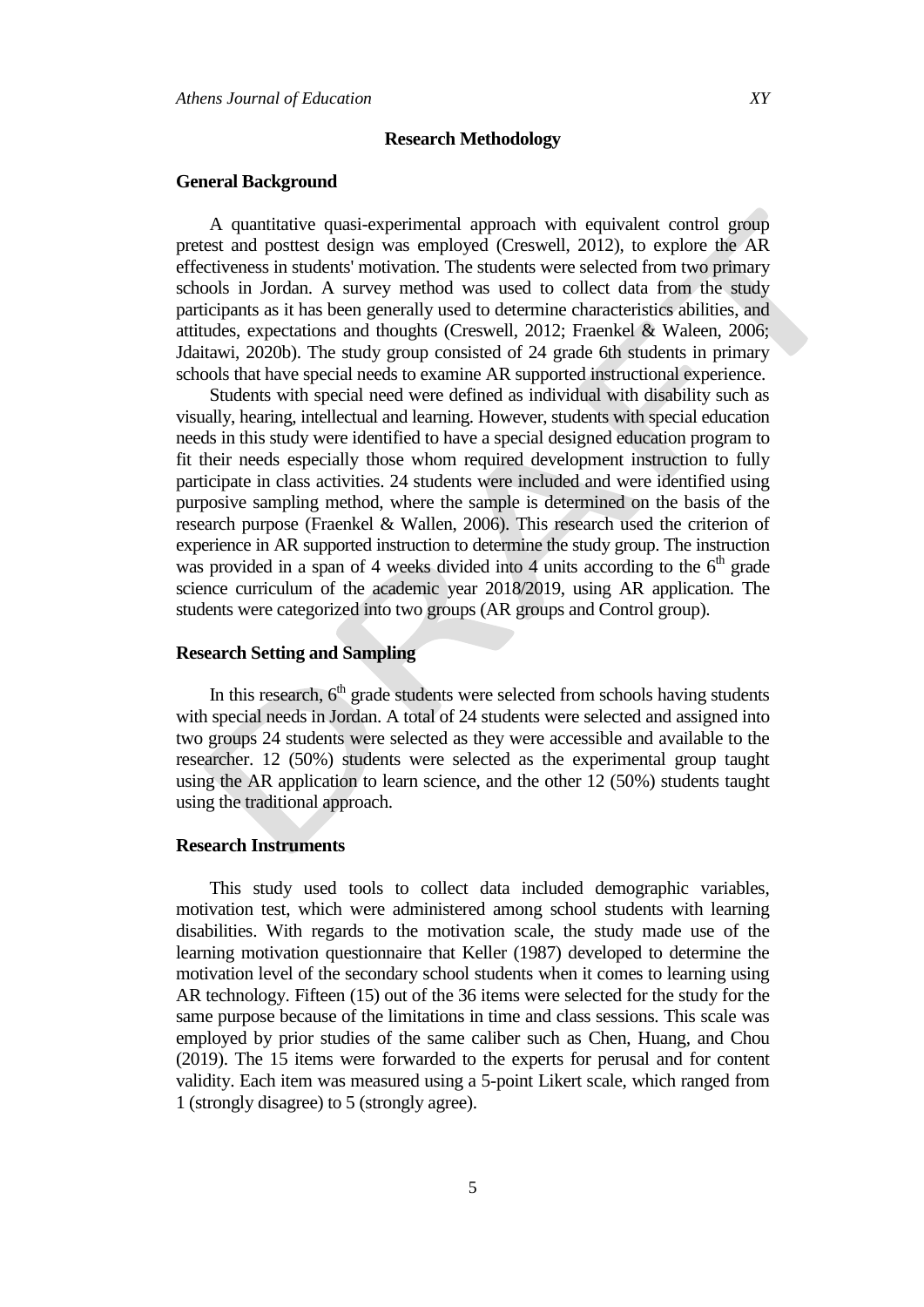#### **Validity and Reliability**

Necessary permission was obtained from the schools where the research was conducted followed the guidelines and ethical principles stipulated by Jordanian Ministry of Higher Education & Scientific Research. Furthermore, the researcher informed the participants that the data will be used for the research purpose only. The original version of research instruments was developed in Arabic, since students participated in this research are native language being Arabic, the instrument was translated and validated translators for Arabic speaking students. However, the instruments were translated by two bilingual speakers who are specialists and a PhD holder. The translated version was given to 5 educational experts for instruments validations, most of them working at the university and some with special needs students. The experts highlighted some issues, and their feedbacks were accepted and incorporated and were corrected accordingly. For the internal consistency of the scale, reliability coefficient was obtained for the study and was found to be 0.73. The values supported the validity and reliability of the scale to assess the secondary school students' (with disabilities) motivation towards using AR applications. The coefficient of reliability of the scale was obtained and found to be 0.62, supporting the scale's validity and reliability in assessing the engagement of secondary schools' students' (with learning disability) towards learning through AR applications. AR application was developed by taking the acquisitions an activity of the "Space" unit included in the  $6<sup>th</sup>$  grade science class, based on the activities in the textbook. Initially, in this study, the research obtained the opinions and feedback of 2 field experts, 2 teachers and 3 technical experts during the process of the AR application development. The study conducted pre-test and post-test evaluation. There were 24 students with special needs at the schools. In a ten minutes pre-test organized in the first day, students were given a question to answer without access to any information material or reference classes. Next, they were given the questionnaire related to the study variables. Then, the students were split into two groups. The first group was a control group and the teacher taught them using traditional method, which began by explaining the main ideas and supportive activities and ending by assigning assignment and discussion. The second group was exposed to AR classes in their learning activity. The AR classes were introduced into several lessons in science curriculum. The introduction lesson involved assistant from the teacher as a moderator to demonstrate the activity to students and detailing their difficulties in the subject's context in the form of a visual. Then the students would have to repeat the activity without assistance. Then teacher introduced AR activity to easier the topic. For each task, participants were accompanied after the learning activities, the post-test questionnaire were distributed to students for completion experimental group were taught using AR application.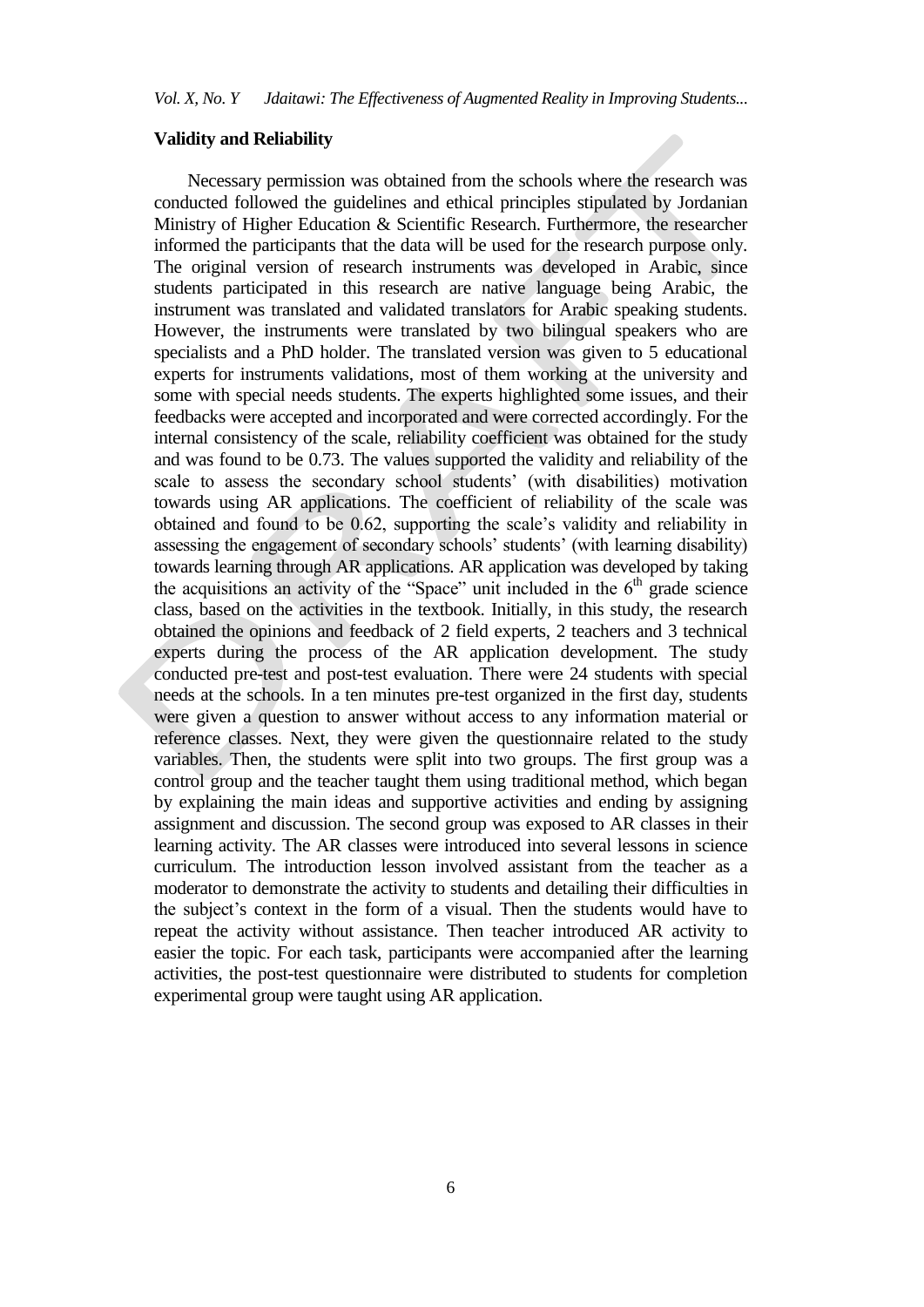The data was examined for checking the normality (skewness and kurtosis  $=$  $\pm$  3.00-7.00) and outlier (Mahalanobis) cases using several indicators such as (Judd, Westfall, & Kenny, 2017; Tabachnick & Fidell, 2007). However, the results proved to be normal and outlier cases were identified. Descriptive statistics such as mean *M* and standard deviation *SD* and other statistical tests such as independent sample t-test, and Paired sample test were involved in this study to identify the possible mean differences between the AR group and control group.

#### **Research Results**

Prior to testing the hypotheses, the study conducted independent sample Ttest on the independent samples to identify the statistical equivalence of the groups. Motivation is the dependent variable examined in the present study. In the initial set of statistical tests, the differences between the experimental and control groups in pre-test motivation was obtained based on the level of significance (0.05). Insignificant differences in t-test were found between the groups based on pre-test of motivation scores (t= $-1.250$ , 0.224, p $>0.05$ ). The test was specifically used to determine if the learners placed in both groups had significant differences in terms of motivation in the pre-test. Results indicate insignificant differences, and the groups were equal prior to examination of motivation. Table 1 results indicates that students exposed to AR application in basic science learning had enhanced motivation, with the mean score off 3.20, SD=0.304. The results of ttests are presented in Table 1, and based on them, a significant difference was found in the motivation level between the two groups (one learned through AR technology and other through traditional methods) at  $(t=2.397 (0.025, p<0.05))$ . The mean score obtained by the experimental group in terms of motivation is 3.20, with standard deviation of 0.304, while the control group's motivational level is 2.78, with standard deviation of 0.528 as shown in Table 2. The mean results support the positive contribution of AR technology in enhancing the motivation of the students.

| Variable      | <b>Mean</b> | <b>Standard</b><br><b>Deviation</b> | t-value | Sig. 2-tailed |
|---------------|-------------|-------------------------------------|---------|---------------|
| Motivation    |             |                                     |         |               |
| AR Group      | 3.20        | 0.304                               | 2.397   | 0.025         |
| Control Group | 2.78        | 0.528                               |         |               |

*Table 1.* T-test Results Between Groups for Posttest Motivation

| <i>Table 2.</i> Summary Statistics for Motivation Variable Posttest (N=24) |  |
|----------------------------------------------------------------------------|--|
|----------------------------------------------------------------------------|--|

| Variable      | <b>Mean</b> | <b>Standard Deviation</b> |  |  |
|---------------|-------------|---------------------------|--|--|
| Motivation    |             |                           |  |  |
| AR Group      | 3.20        | 0.304                     |  |  |
| Control Group | 2.78        | 0.528                     |  |  |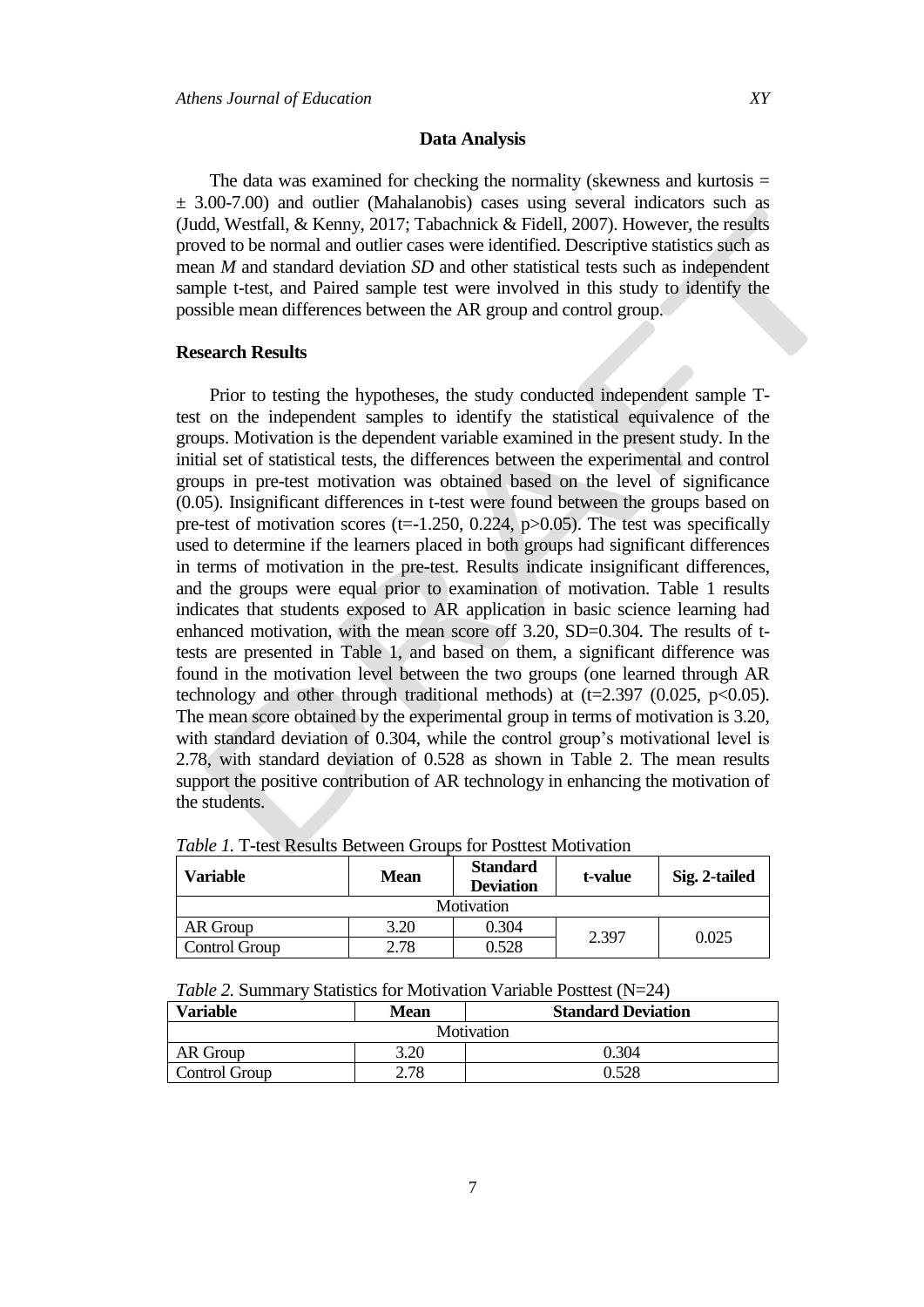#### *Vol. X, No. Y Jdaitawi: The Effectiveness of Augmented Reality in Improving Students...*

For the total sample mean score, motivation pre and post-test was determined and presented in Table 3. From the table, it is evident that the students that used AR application in learning basic science had enhanced motivation levels with a mean score of 2.99, SD=0.473, after AR technology was implemented. The study used paired sample test to identify if there are significant differences between the pre-post motivation in using AR technology. Table 3 shows significant differences between the pre-post-test motivation level, having a value of  $(t=4.411, (0.000,$ p<0.05). In Table 3, the mean score value obtained by the posttest motivation is 2.99 with standard deviation of 0.473, while the pretest motivation level mean is 2.48, with standard deviation of 0.352. Based on the results, AR technology positively contributes to students' motivation enhancement.

| Variable      | Mean | <b>Standard</b><br><b>Deviation</b> | t-value | Sig. 2-tailed |
|---------------|------|-------------------------------------|---------|---------------|
| Motivation    |      |                                     |         |               |
| AR Group      | 2.99 | 0.473                               | 4.411   | 0.000         |
| Control Group | 2.48 | 0.352                               |         |               |

*Table 3.* T-test Results of the Groups for the Pre-Posttest Motivation

For students' recipients of AR application approach (experimental group), their motivation pre and post-test was determined and presented in Table 4. From the table, it is evident that the experimental group students that used AR application in learning basic science had enhanced motivation levels with a mean score of 3.30. The study used paired sample test to identify if there are significant differences between the pre-post motivation in using AR technology for the experiment group. Table 4 shows significant differences between the pre-post-test motivation level in the experimental group, having a value of  $(t=5.546 \ (0.000,$ p<0.05). In Table 4, the mean score value obtained by the posttest motivation is 3.30 with standard deviation of 0.362, while the pretest motivation level mean is 2.53, with standard deviation of 0.292. Based on the results, AR technology positively contributes to students' motivation enhancement.

| Variable   | Mean | <b>Standard</b><br><b>Deviation</b> | t-value | Sig. 2-tailed |  |
|------------|------|-------------------------------------|---------|---------------|--|
| Motivation |      |                                     |         |               |  |
| Pre        | 3.30 | 0.365                               | 5.546   | $0.000\,$     |  |
| Posttest   | 2.53 | 0.292                               |         |               |  |

*Table 4.* Paired Sample T-test Results Experimental Group for Pre-Posttest Motivation

## **Discussion**

The primary aim of this study is to examine the AR application effectiveness in enhancing the motivation of students with learning disability. The AR application was developed on the basis of basic science lessons teaching materials and incorporated into the study framework, with the assistance and feedback of field experts, technical experts and teachers. Prior to gathering data, students were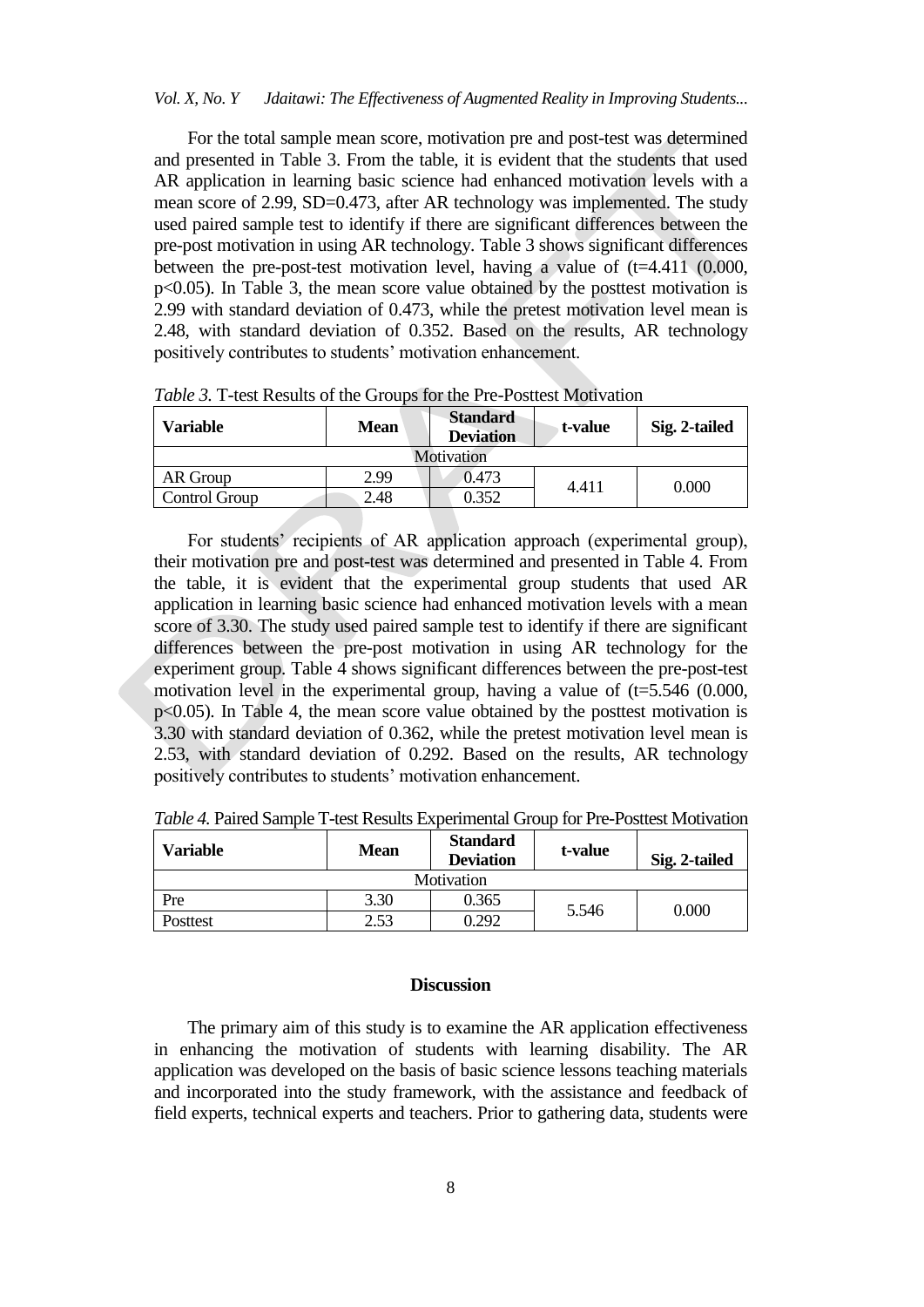exposed to basic science lessons provided through the AR technology approach for two weeks. The students were thus provided a learning experience using the technology. Notably, AR supported positive environment in classrooms which is in contrast to that of traditional classroom, and the former is expected to lead to higher motivation of students towards learning basic science. Using AR technology provides advantages in the field and environment of education, providing active and interactive learning through enhanced reality (Sirakaya & Cakmak, 2018). The finding supported a significant result, and this may be attributed to the involvement of AR technology in the learning activities, within which it simulated complex knowledge for easy learning.

In literature, Chen, Huang, and Chou (2019) related that AR technology presents lessons through the combination of actual real-world environment and virtual objects, the result of which immerses students in the learning content and its exploration. The significant result may also be due to the students' inspiration via the AR learning approach which facilitated their enjoyment in class and enabled their interaction with the activities. AR activities thus contribute to the learning of students with learning disabilities, through exercises which pave the way to recognizing lessons and practical activities contributing to the students' motivation level. According to Çakır and Korkmaz (2019), AR technology materials is suitable to use in enhancing dyslexic students' motivation and in understanding information while Yip, Wong, Yick, and Chan (2019) revealed that AR technology brings about the processing skills, learning motivation and tasks understanding among students. The study findings supported those reported by prior studies, which supported the integration of new technology (i.e., AR) into learning activities for motivation enhancement (Çakır & Korkmaz, 2019; Hwang, Wu, & Kuo, 2013). Specifically, Chiang, Yang, and Hwang (2014) investigated the AR-based mobile learning inquiry activity and revealed that students exposed to AR-based system in learning learned from real-world environment and virtual objects, with enhanced level of motivation in learning. The students supported the assistive effectiveness of AR technology as a promising learning tool.

Studies dedicated to AR and its contribution to special education needs and motivation are still few and far between (Baragash, Al-Samarraie, Alzahrani, and Alfarraj 2019; Khan, Johnston, & Ophoff, 2019; Sirakaya & Sirakaya, 2018; Yuliono & Rintayati, 2018) but what few studies there are supported evidence for technology-supported environments and their contributions (e.g., Alghabban, Salama, & Altalhi, 2017; Bakker, Van-den, & Robitzsch, 2016). In particular, Di-Serio et al. (2013) recommended that education-based AR may be used to assist in attracting and maintaining learners' attention and interest, while supporting their learning environment. In the context of special education, AR technology was evidenced by Lin, Chai, Wang, and Chen (2016) to improve the motivation level of children with disabilities, and to enhance their participation in educational activities. The authors found learning activities developed on AR technology for special education students to be easier to provide explanations and demonstrations. In a related study, Baragash, Al-Samarraie, Alzahrani, and Alfarraj (2019) conducted a meta-analysis that eventually supported the effectiveness of AR technology in learning promotion and in obtaining social, living and physical skills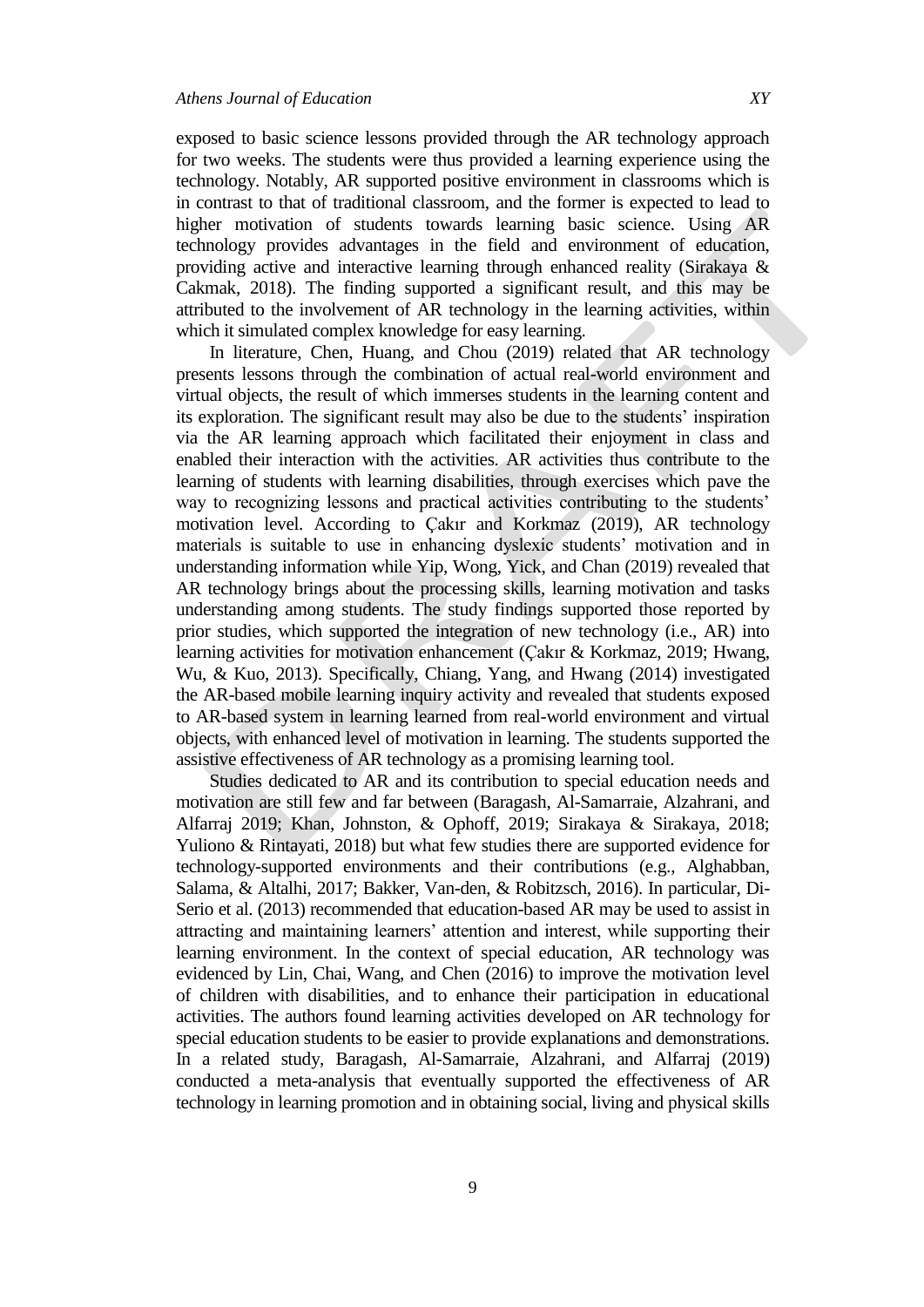among students with special needs. Also, Gomez-Puetra, Chiner, Melero-Perez, & Lorenzo (2019) and Alshafeey et al. (2019) illustrated potential advantages of AR for individuals suffering from disabilities and these were self-determination, selfmanagement, guidance, and the promotion of mental and physical disabilities normal living and hobbies. Based on literature dedicated to AR teaching material, positive contributions are provided to the motivation level of students. The study results support those of prior studies in literature, where students that are dyslexic were motivated towards learning in a technology-based environment.

In another related study, Khan, Johnston, and Ophoff (2019) reported that the immersion and interaction features of AR may be the catalyst in the students' learning motivation. Also, basic science lessons are lessons that could assist learners in absorbing diverse range of skills, abilities and engagement. Students with learning disabilities often prefer individual learning styles and as such, AR technology allows them to learn at their pace, while promoting individualized learning approach (Bujak et al., 2013) and improving class outcomes. The obtained significant result in this study is aligned with that reported by Kamarainen et al. (2013) and Lindgren, Tscholl, Wang, and Johnson (2016) who revealed that AR instruction recipient students showed positive outcomes compared to their peers.

### **Conclusion and Suggestions**

In the present study, the obtained findings have implications to the use of learning instruction delivery using technology method and its role in improving motivation, and eventually personal and academic skills success among students with learning disabilities. The study's research questions are significant for researcher and practitioner circles – for the former, it has implications in terms of limited database of interventions for students with special learning disabilities, with the use of AR technology, and for the latter, it has implications as to the most effective instruction method for learning. Both can steer clear of making extrapolation attempts that are known to one population and not to the other without evidence of guidance as to the decisions to be taken. The study specifically examined  $6<sup>th</sup>$  graders with specific learning disabilities to determine whether the instruction method could enhance their learning motivation. Evidence found showed that students with learning disabilities may benefit from AR instructional methods when learning basic science. In literature, studies of this caliber (e.g., Maccini, Mulcahy, & Wilson, 2007; Stultz, 2017) support the use of AR for special education classes albeit some of them are quite outdated.

The research appeared to be confined to disable students and their exposure to AR technology. Stated clearly, the study refers to students with learning disabilities, and thus generalizability towards all students with disabilities should be carried out with caution. Literature revealed so long as the elements of effective instruction namely, modeling, guided/prompted practice, and instruction, required interactive diagrams, graphics and visual strategies are supported with technology, the instructional modality (AR) did not make a difference. The study results are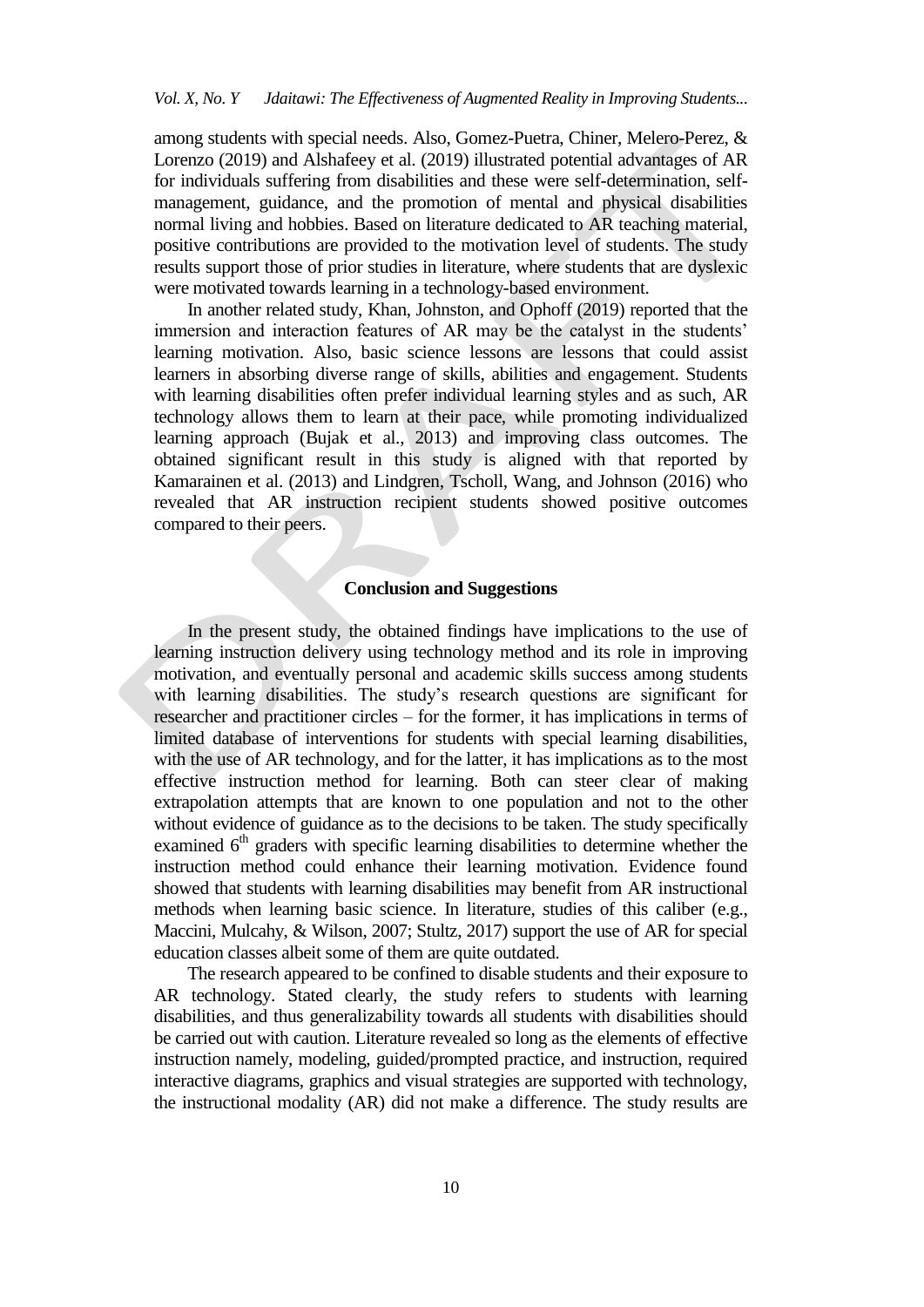expected to contribute to empirical studies on combined instructional AR design in the school context. The results also support individualized and effective academic learning for school students who are deserving of the top effective teaching approaches supported by technology.

This study has two major contributions namely, the examination of effective instruction using AR as a direct method for disabled students and the examination of the AR technology effects on disabled students' motivation, that were largely untouched in literature. The study results recommend that the integration of disabled students into general education classes should involve exposure to several instructional approaches that can generate positive outcomes. It is noteworthy that students with learning disabilities should be provided with the top effective instructional approaches for learning optimization and research and practice should focus on this element. The study findings showed that students' learning is at its best when various instructional strategies are used, specifically those that are technology-assisted. It is thus recommended that both teachers and students select the instruction method suitable and most effective for learning skills, motivation enhancement in the process of learning.

This study has several limitations that have to be considered prior to its extension by future authors, one being the sample size that prevents results generalization to the students' population. Extending the present study sample and experimentation to other students is suggested. Despite the fact that the results indicated the effectiveness of the approach in enhancing the mean scores of motivation levels of students, the experimentation only spanned four weeks and thus, the period should be extended by future studies. This study is also confined in terms of the method used for data collection (self-report measures) as this could contain inflated biases, because of the influence of social desirability. Hence, future studies should examine the objectives using a combined method (quantitative and qualitative). The study can be extended by increasing the sample and period of study to ensure accurate results. The current study conducted an examination of AR technology use in improving the levels of motivation and engagement among  $6<sup>th</sup>$  grade dyslexic students. The study found AR technology to be effective in realizing positive and promising outcomes. However, further studies are required for the confirmation of results and to provide empirical evidence towards supporting the study variables in the context of disabled students.

#### References

- Al Medlij, M. (2018). The Development of LD Education in Saudi Arabia: Services and Implications for the Future. *International Journal of Modern Education Studies, 2*(2), 83-96.
- Alghabban, W., Salama, R., & Altalhi, A. (2017). Mobile Cloud Computing: An Effective Multimodal Interface Tool for Students with Dyslexia. *Computers in Human Behavior*, *75*(17), 160-166.
- Alshafeey, G., Lakulu, M., Chyad, M., Abdullah, A., & Salem, G. (2019). Augmented Reality for the Disabled: Review Article. *Journal of ICT in Education*, *6*(Jun), 46-57.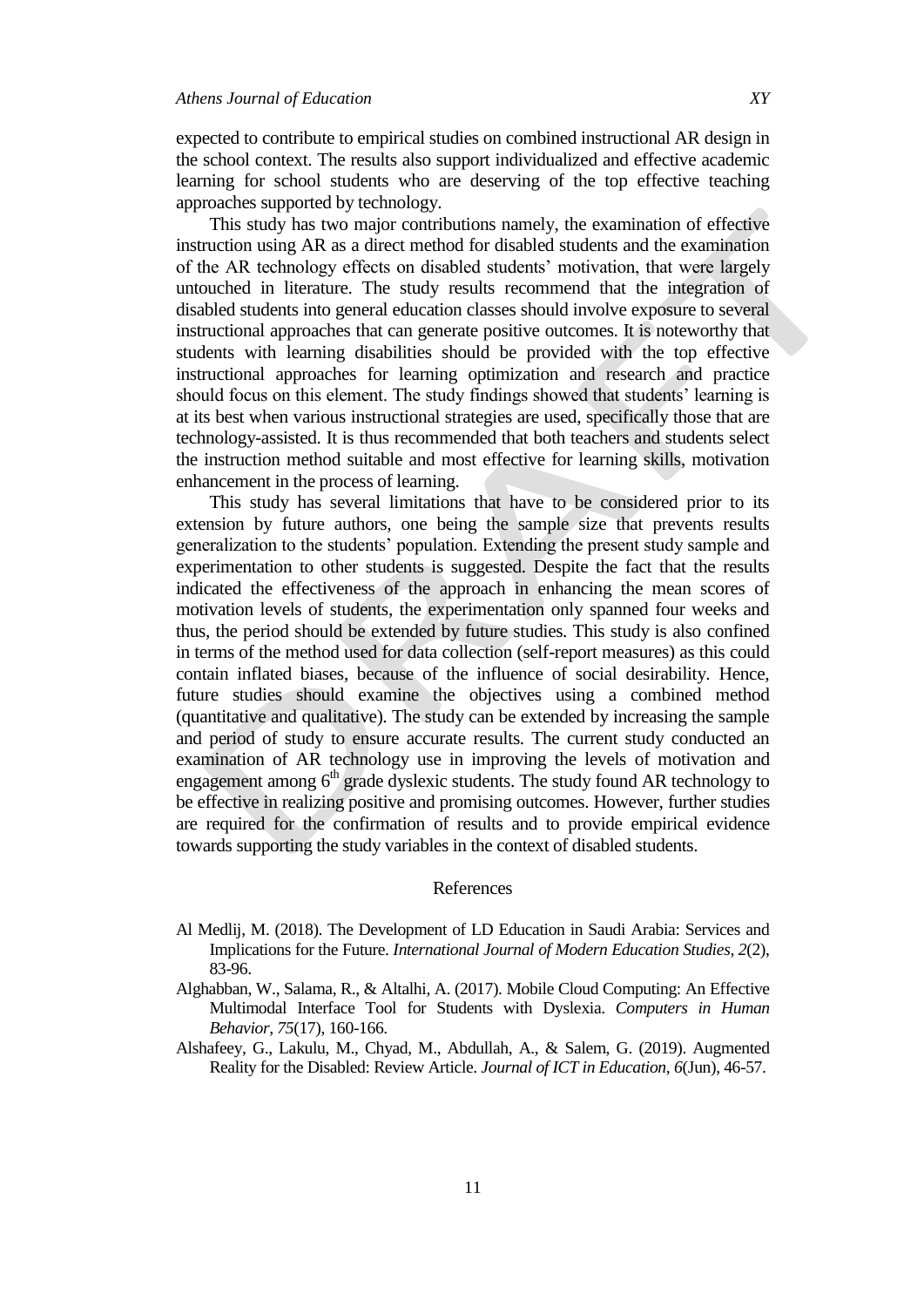- Arslan, R., Kofoglu, M., & Dargut, C. (2020). Development of Augmented Reality Application for Biology Education. *Journal of Turkish Science Education, 17*(1), 62- 72.
- Bakker, M., Van-den, M., & Robitzsch, A. (2016). Effects of Mathematics Computer Games on Special Education Students' Multiplicative Reasoning Ability. *British Journal of Educational Technology, 47*(4), 633-648.
- Baragash, R., Al-Samarraie, H., Alzahrani, A., & Alfarraj, O. (2019). Augmented Reality in Special Education: A Meta-analysis of Single-subject Design Studies. *European Journal of Special Needs Education*, *35*(2), 1-16.
- Bicer, A. & Lee, Y. (2019). Effect of STEM PBL Embedded Infomral Learning on Student Interest in STEM Majors and Careers. *Journal of Mathematcis Education, 12*(1), 57-73.
- Bujak, K. R., Radu, I., Catrambone, R., MacIntyre, B., Zheng, R., & Golubski, G. (2013). A Psychological Perspective on Augmented Reality in the Mathematics Classroom. *Computers and Education*, *68*(Oct), 536-544.
- Çakır, R. & Korkmaz, O. (2018). The Effectiveness of Augmented Reality Environment on Individuals with Special Education Needs. *Education and Information Technologies, 24*(4), 1631-1659.
- Çakır, R. & Korkmaz, O. (2019). The Effectiveness of Augmented Reality Environments on Individuals with Special Education Needs. *Education and Information Technologies*, *24*(2), 1631-1659.
- Çakır, R., Solak, E., & Tan, S. (2015). Effect of Teaching English Vocabulary with Augmented Reality Technologies on Students' Performances. *Gazi Eğitim Bilimleri Dergisi*, *1*(1), 45-58.
- Cimer, A. (2012). What Makes Biology Learning Difficult and Effective: Students' Views. *Educational Research and Reviews*, *7*(3), 61.
- Chen, C., Huang, C., & Chou, Y. (2019). Effects of Augmented Reality-based Multidimensional Concept Maps on Students Learning Achievement, Motivation and Acceptance. *Universal Access Information Society*, *18*(2), 257-268.
- Chiang, T., Yang, S., & Hwang, G. (2014). Students' Online Interactive Patterns in Augmented Reality-based Inquiry Activities. *Computers and Education*, *78*(Sep), 97- 108.
- Creswell, J. (2012). *Educational Research: Planning, Conducting and Evaluating Quantitative and Qualitative Research.* Boston, MA: Pearson.
- Dhamdhere, P., Singh, N., Biswas, H., Gupta, A., & Vairamuthu, S. (2019). Augmented Reality for Abnormal Kids. *International Journal of Scientific and Technology Research*, *8*(11), 882-886.
- Di-Serio, A., Ibanez, M., & Kloos, C. (2013). Impact of an Augmented Reality System on Students Motivation for a Visual Art Course. *Computer and Education, 68(Oct)*, 586-596.
- Doenyas, C., Şimdi, E., Özcan, E. Ç., Çataltepe, Z., & Birkan, B. (2014). Autism and Tablet Computers in Turkey: Teaching Picture Sequencing Skills via a Web-based ipad Application. *International Journal of Child-Computer Interaction, 2*(1), 60-71.
- Doğan, S. 2015. *Examining Effects of a Technology-enhanced Extracurriculum on Special Education Students with Intellectual Disability.* Unpublished Master Thesis. Ankara, Turkey: Middle East Technical University.
- Dror, I. (2008). Technology Enhanced Learning: The Good, the Bad, and the Ugly. *Pragmatics Cognition*, *2*(2), 215–223.
- Erbas, C. & Demirer, V. (2019). The Effects of Augmented Reality on Students Academic Achievement and Motivation in a Biology Course. *Journal of Computer Assisted Learning*, *35*(3), 450-458.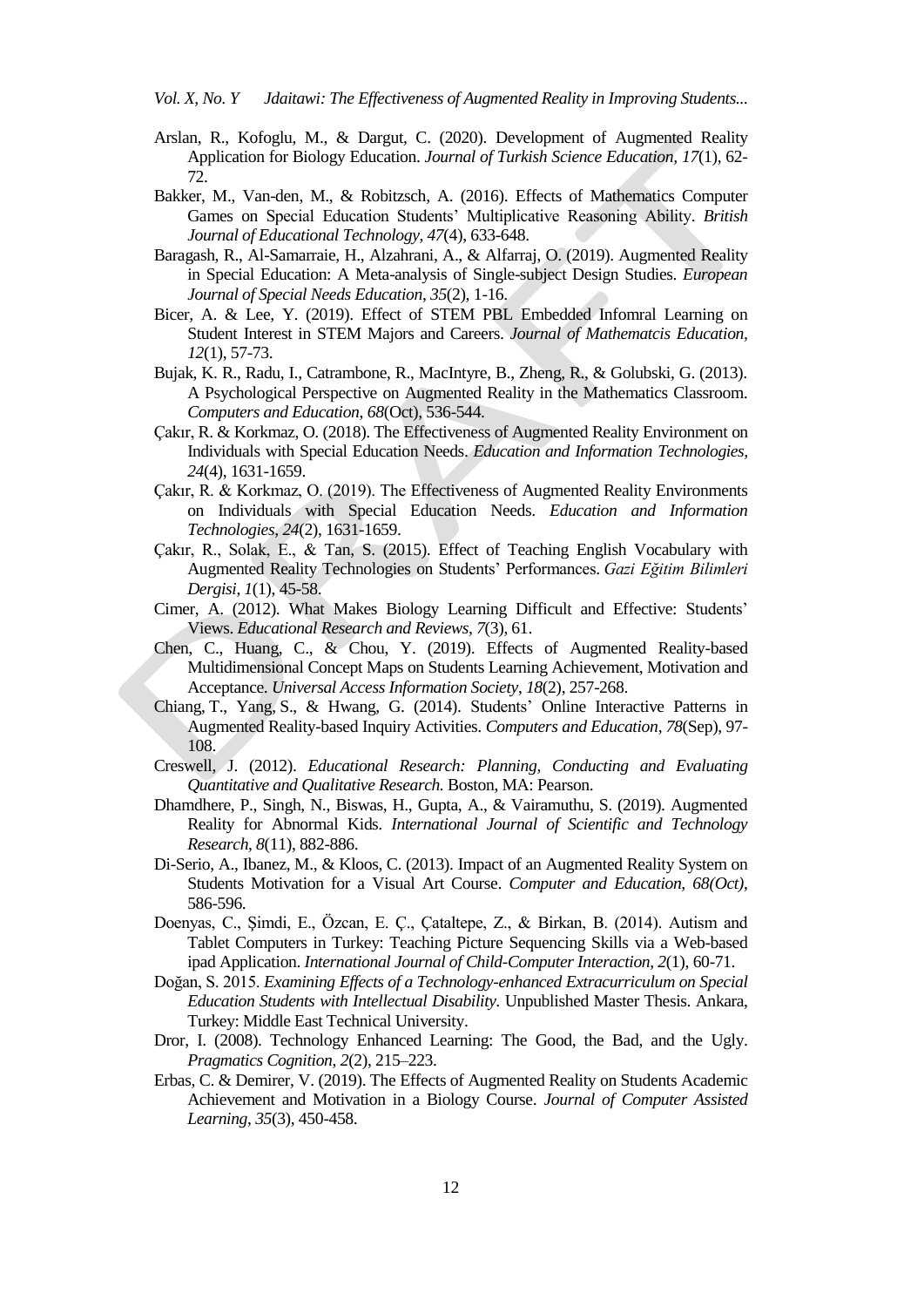- Escobedo, L., Nguyen, G., Boyd, L., Hirano, S., Rangel, A., Garcia-Rosas, D., et al. (2012). MOSOCO: A Mobile Assistive Tool to Support Children with Autism Practicing Social Skills in Reallife Situations*.* In *CHI '12 Proceedings of the SIGCHI Conference on Human Factors in Computing Systems*, 2589-2598. Austin, Texas, USA.
- Fraenkel, J. & Wallen, N. (2006). *How to Design and Evaluate Research in Education*. 6th Edition. McGraw-Hill.
- Gersten, R., Fuchs, L., Williams, J., & Baker, S. (2001). Teaching Reading Comprehension Strategies to Students with Learning Disabilities: A Review of Research. *Review of Educational Research, 71*(2), 279-320.
- Gomez-Puetra, M., Chiner, E., Melero-Perez, P., & Lorenzo, G. (2019). Research Review on Augmented Reality as an Educational Resource for People with Intellectual Disabilities. *Interantional Journal of Developmental and Educational Psychology*. *Revista INFAD De Psicologia, 3*(1), 473-486.
- Huitt, W. (2011). *Motivation to Learn: An Overview. Educational Psychology Interactive.* Valdosta, GA: Valdosta State University.
- Hwang, G., Wu, C., & Kuo, F. (2013). Effects of Touch Technology Based Concept Mapping on Students' Learning Attitudes and Perceptions. *Educational Technology & Society, 16*(3), 274-285.
- Individuals with Disabilities Education Act IDEA (2007). *Sec. 300.8 (c) (10).* Available at: https://sites.ed.gov/idea/regs/b/a/300.8/c/10.
- Jdaitawi, M. (2019). The Effect of Flipped Classroom Strategy on Students Learning Outcomes. *International Journal of Instruction, 12*(3), 665-680.
- Jdaitawi, M. (2020a). Does Flipped Learning Promote Positive Emotions in Science Education? A Comparison Between Traditional and Flipped Classroom Approaches. *The Electronic Journal of e-Learning, 18*(6), 516-524.
- Jdaitawi, M. (2020b). The Effect of Using Problem-Based Learning Upon Students Emotions Towards Learning and Levels of Communication Skills in Three Different Disciplines. *Croatian Journal of Education, 22*(1), 207-240.
- Jdaitawi, M. & Kan'an, A. (2022). A Decade of Research on the Effectiveness of Augmented Reality on Students with Special Disability in Higher Education. *Contemporary Educational Technology*, *14*(1), ep332.
- Judd, C., Westfall, J., & Kenny, D. (2017). Experiments with More than One Random Factor: Designs, Analytic Models, and Statistical Power. *Annual Review of Psychology*, *68*(1), 601-625.
- Kamarainen, A. M., Metcalf, S., Grotzer, T., Browne, A., Mazzuca, D., Tutwiler, M., et al. (2013). EcoMOBILE: Integrating Augmented Reality and Probeware with Environmental Education Field Trips. *Computers and Education*, *68*(Oct), 545-556.
- Kamil, M., Borman, G., Dole, J., Kral, C., Salinger, T., & Torgesen, J. (2008). *Improving Adolescent Literacy: Effective Classroom and Intervention Practices: A Practice Guide (NCEE #2008-4027).* Washington, DC: National Center for Education Evaluation and Regional Assistance, Institute of Education Sciences, U.S. Department of Education.
- Kellems, R. O., Cacciatore, G., & Osborne, K. (2019). Using an Augmented Reality-based Teaching Strategy to Teach Mathematics to Secondary Students with Disabilities. *Career Development and Transition for Exceptional Individuals, 42*(4), 253-258.
- Kellems, R., Eichelberger, C., Cacciatore, G., Jensen, M., Frazier, B., Simons, K., et al. (2020). Using Video-based Instruction via Augmented Reality to Teach Mathematics to Middle School Students with Learning Disabilities". *Journal of Learning Disability*, *53*(4), 277-291.
- Keller, J. (1987). Development and Use of the ARCS Model of Instructional Design. *Journal of Instruction Development*, *10*(3), 2-10.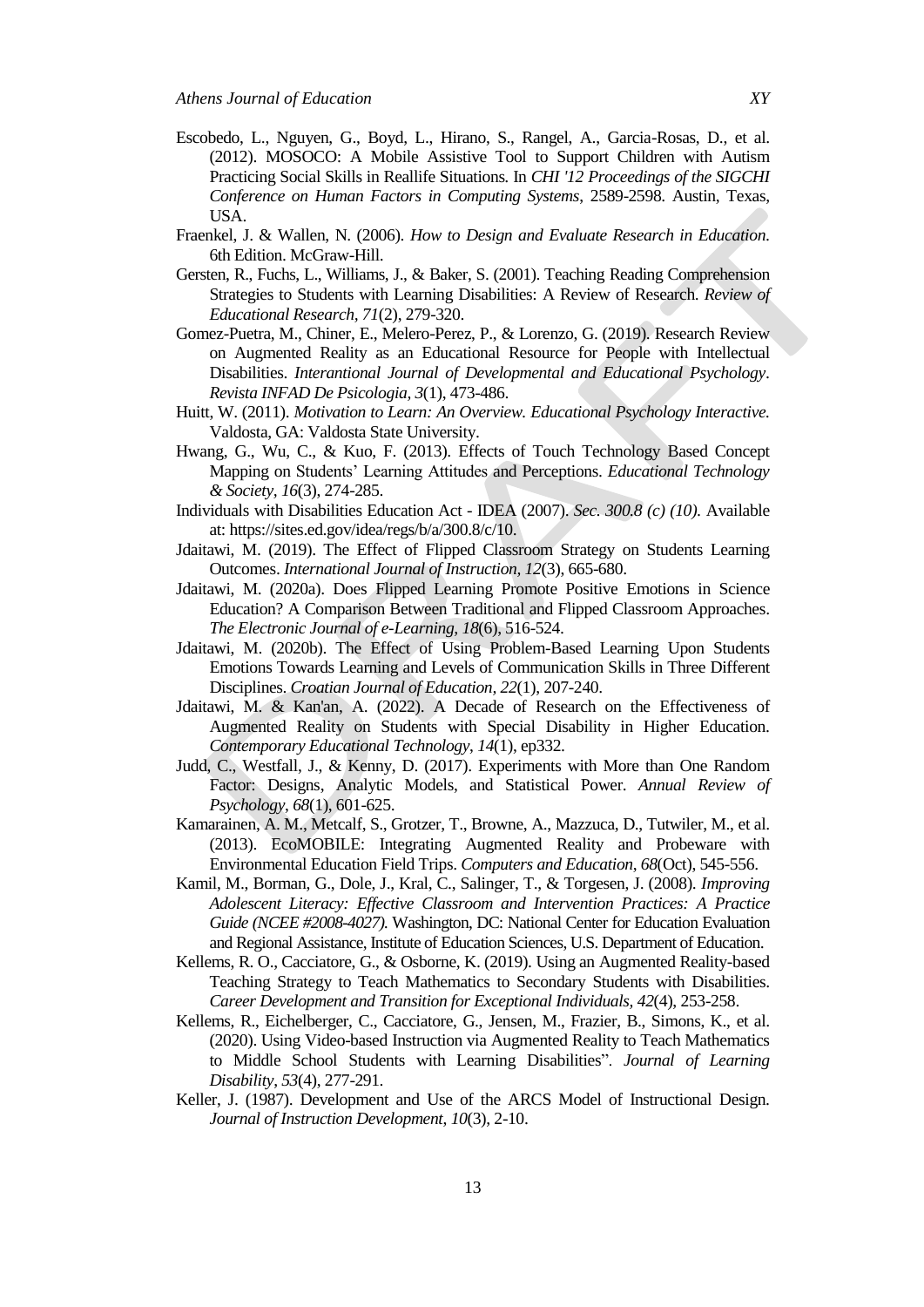- Khan, T., Johnston, K., & Ophoff, J. (2019). The Impact of an Augmented Reality Application on Learning Motivation of Students. *Advanced in Human-Computer Interaction, 2019*(2), 1-14.
- Lin, C., Chai, H., Wang, J., & Chen, C. (2016). Augmented Reality in Educational Activities for Children with Disabilities. *Displays, 42*(C), 51-54.
- Lindgren, R., Tscholl, M., Wang, S., & Johnson, E. (2016). Enhancing Learning and Engagement Through Embodied Interaction Within a Mixed Reality Simulation. *Computers and Education*, *95*(Apr), 174-187.
- Maccini, P., Mulcahy, C., & Wilson, M. (2007). A Follow-up of Mathematics Interventions for Secondary Students with Learning Disabilities. *Learning Disabilities Research and Practices, 22*(1), 58-74.
- Mundy, M., Hernandez, J., & Green, M. (2019). Perceptions of the Effects of Augmented Reality in the Classroom. *Journal of Instructional Pedagogies*, *22*(1), 1-15.
- Obradovic, S., Bjekic, D., & Zlatic, L. (2015). Creative Teaching with ICT Support for Students with Specific Learning Disabilities. *Procedia Social and Behavioral Sciences, 203*(Aug), 291-296.
- Ok, M., Haggerty, N., & Whaley, A. (2020). Effects of Video Modeling Using an Augmented Reality ipad Application on Phonics Performance of Students who Struggle with Reading. *Journal of Reading and Writing Quarterly, Overcoming Learning Difficulties*, *37*(1), 1-16.
- Potvin, P., and Hasni, A. 2014. Interest, Motivation and Attitude Towards Science and Technology at K-12 Levels: A Systematic Review of 12 Years of Educational Research. *Studies in Science Education, 50*(1), 85-129.
- Rega, A. & Mennitto, A. (2017). Augumented Reality as an Educational and Rehabilitation Support for Developmental Dyslexia*.* Paper presented at the *10th Annual International Conference of Education, Research and Innovation*.
- Sahin, N., Keshav, N., Salisbury, J., & Vahabzadeh, A. (2018). Second Version of Google Glass as a Wearable Socio-affective Aid: Positive School Desirability, High Usability, and Theoretical Framework in a Sample of Children with Autism. *Journal of Medicine and Internet Research, 5*(1), e1.
- Savelsbergh, E., Prins, G. T., Rietbergen, C., Fechner, S., Vaessen, B. E., Draijer, J. M., et al. (2016). Effects of Innovative Science and Mathematics Teaching on Student Attitudes and Achievement: A Meta-analytic Study. *Educational Research Review*, *19*(Nov), 158-172.
- Schiefele, U. & Csikszentmihalui, M. (1995). Motivation and Ability as Factors in Mathematics Experience and Achievement. *Journal of Research in Mathematics Education, 26*(2), 163.
- Sirakaya, M. & Cakmak, E. (2018). Effects of Augmented Relaity on Student Achievment and Self-efficacy in Vocational Education and Training. *International Journal of Research in Vocational Education and Training, 5*(1), 1-18.
- Sirakaya, M. & Sirakaya, A. (2018). Trends in Educational Augmented Reality Studies: A Systematic Review. *Malaysian Online Journal of Educational Technology*, *6*(2), 60- 74.
- Stultz, S. (2017). Computer-assisted Mathematics Instruction for Students with Specific Learning Disabilities: A Review of the Literature. *Journal of Special Education Technology, 32*(4), 016264341772588.
- Tabachnick, B. G., & Fidell, L. S. (2007). *Using Multivariate Statistics*. 5th Edition. Allyn & Bacon/Pearson Education.
- Taran, C. (2005). Motivation Techniques in e-learning, ICALT 2005. In *Fifth IEEE International Conference on Advanced Learning Technologies*, 617-619.